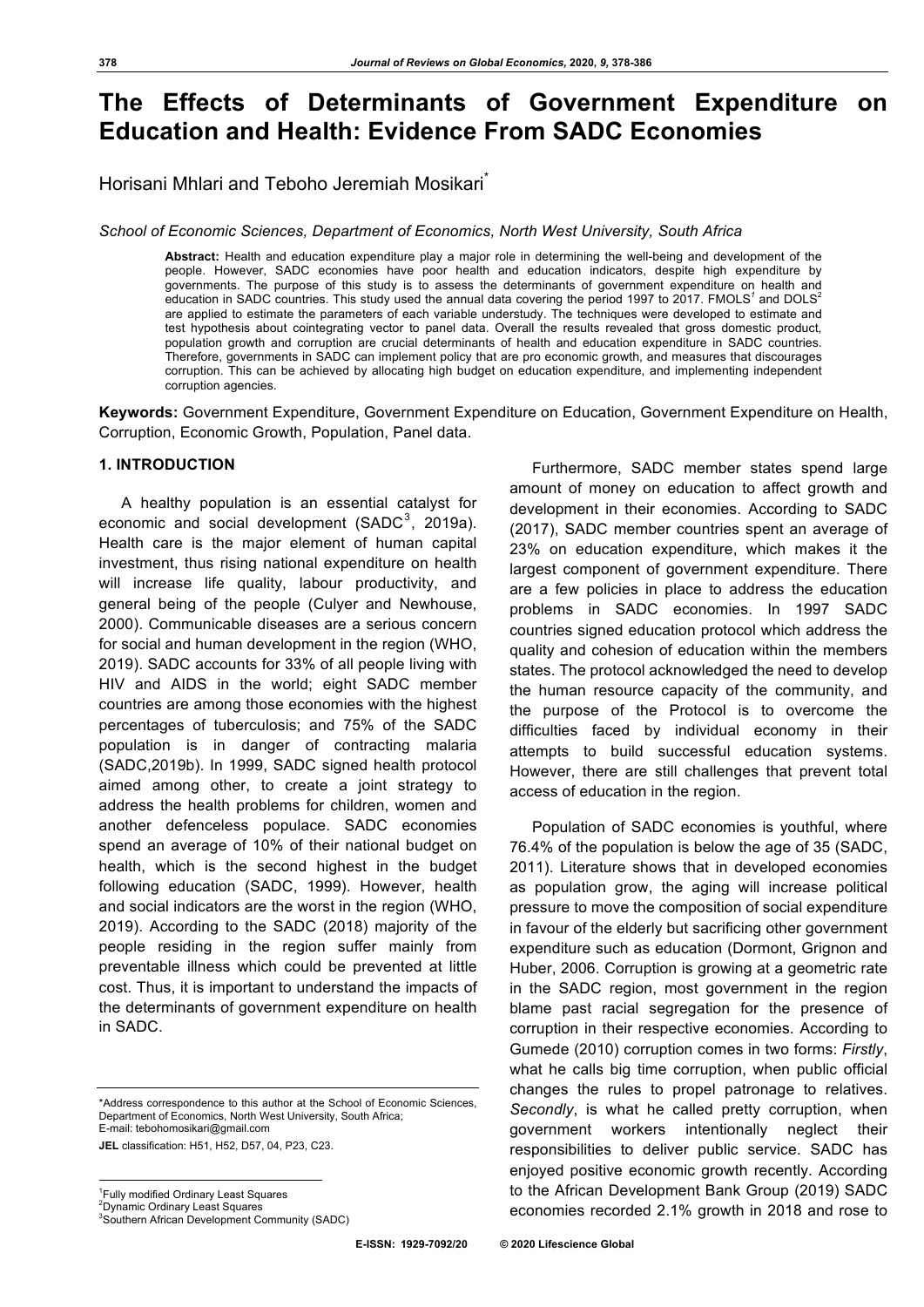2.4% in 2019. Service sector has been widely cited as the main contributor of increase in gross domestic product in the region. However, growth rate is below macroeconomic convergence rate of 7% per year.

This study is motivated by the following factors: *firstly*, there is no existing empirical literature on government expenditure on health and education in SADC countries. Except for the work of Mussagy and Babatunde (2015) which whoever focused on education and economic growth in Mozambique exclusively than considering SADC economies as an economic unit. *Lastly*, the literature survey shows that no attention was given to explore the econometric method of panel Fully Modified Ordinary Least Squared (FMOLS) and Dynamic Ordinary Least Square (DOLS). The interest of such use of techniques is that in a case of pre-existence of cointegration among the system it is best to use this parameter estimates since they do not require post-estimation diagnostics. Therefore, this gaps warrants an investigation in SADC economies. Therefore, the purpose of this study is to identify the determinants of government expenditure on health and education in SADC. In which it can be established how this factors affect government expenditure on health and education in SADC countries. This will be done by explaining the determinants and their behavior on government expenditure on Education and Health. Positively, this study will assist policy makers to design strong socioeconomic policies designated to SADC economies. In addition, this study will serve as a recent source of information for researchers as the findings will inform debates on the subiect. This study is structured as follows: Section 2 is the literature survey studies; Section 3 presents research methodology; Section 4 presents empirical results. Section 5 concludes the study.

# **2. LITERATURE SURVEY**

This study follows two theoretical studies, the theory of pure public expenditure and Wagner's law. The theory of public expenditure was brought to existence by Paul Samuelsson in 1954, in his study the pure theory of public expenditure. The study divides the national budget into two sections; (i) algebraic taxes and transfers, known as income redistribution which can be changed until the society is moved to optimal condition; (ii) the provision of the collective goods. Samuelsson (1954) defines collective goods as goods that are consumed by everyone in common. Therefore, the consumption of these goods and services by one person, does not reduce the consumption of the same goods to the next person. Samuelson (1954) further extended the theory specifically to cover for government expenditure on education. He acknowledges the fact that education is private consumption service which can be divided equal between individuals. He added, that education is the only instrument in which the have-not can build up their capital. Furthermore, the theory claimed that government expenditure on education especial on high education serve the interest of government better, because it makes the youth or student to be more compliant citizens.

Adolph Wagner (1835 – 1917), a German economist, in 1880 theorised a well-known association between the growth of the economy and relative growth in public expenditure activities. The law state that as per capita gross national product raise, public expenditure will increase. That is, as income rises, the demand for goods and services provided by the state increases, mainly because of the technological requirements of industrialization and urbanization that supplement the income growth. Furthermore, Wagner thinks of government expenditure as the endogenous factor that is initiated by economic growth rather than exogenous factor. Wagner provides two explanations for the growth of the public sector expenditure as income escalates. Firstly, when these services provided are basic needs, such as administration, education, protection, law and order, health, redistribution of income, and capital expenditure that complement the process of industrialization. Secondly, a significant expansion of cultural and welfare expenditures, with respect to education and income redistribution, takes place as income increases.

Literature reveals that there is a number of determinants for health and education expenditure such as corruption, federalism, economic growth, population and so forth (Kotera and Okada, 2017; Loto, 2011; Masenyetse and Motelle, 2012; Musaba, Chilonda and Matchaya, 2013; Paul and Furahisha, 2017; Thamae, 2013). All these determinants have been backed by a strong theoretical and empirical review. Nonetheless there is inconsistency on empirical findings on the determinants of education and health expenditure, see the work of (Angko, 2013; Chaabouni and Abednnadher, 2014; Guisan and Exposito, 2010; Corsetti, Meier and Müller, 2012; Kotera and Okada, 2017; Loto, 2011; Paul and Furahisha, 2017; Thamae, 2013). This section on literature survey is divided into twofold, the first part discusses the empirical review that was conducted based on general government expenditure on health and, second part conclude with literature on government expenditure on education. Colombier (2012) assessed the drivers of public health expenditure with special attention on Baumol's cost disease theory. The author used the Gourieroux-Holly-Monfort (GHM) test and assessed the consistency of the panel by fixed effect ad random effect carried out by Hausman specification test. The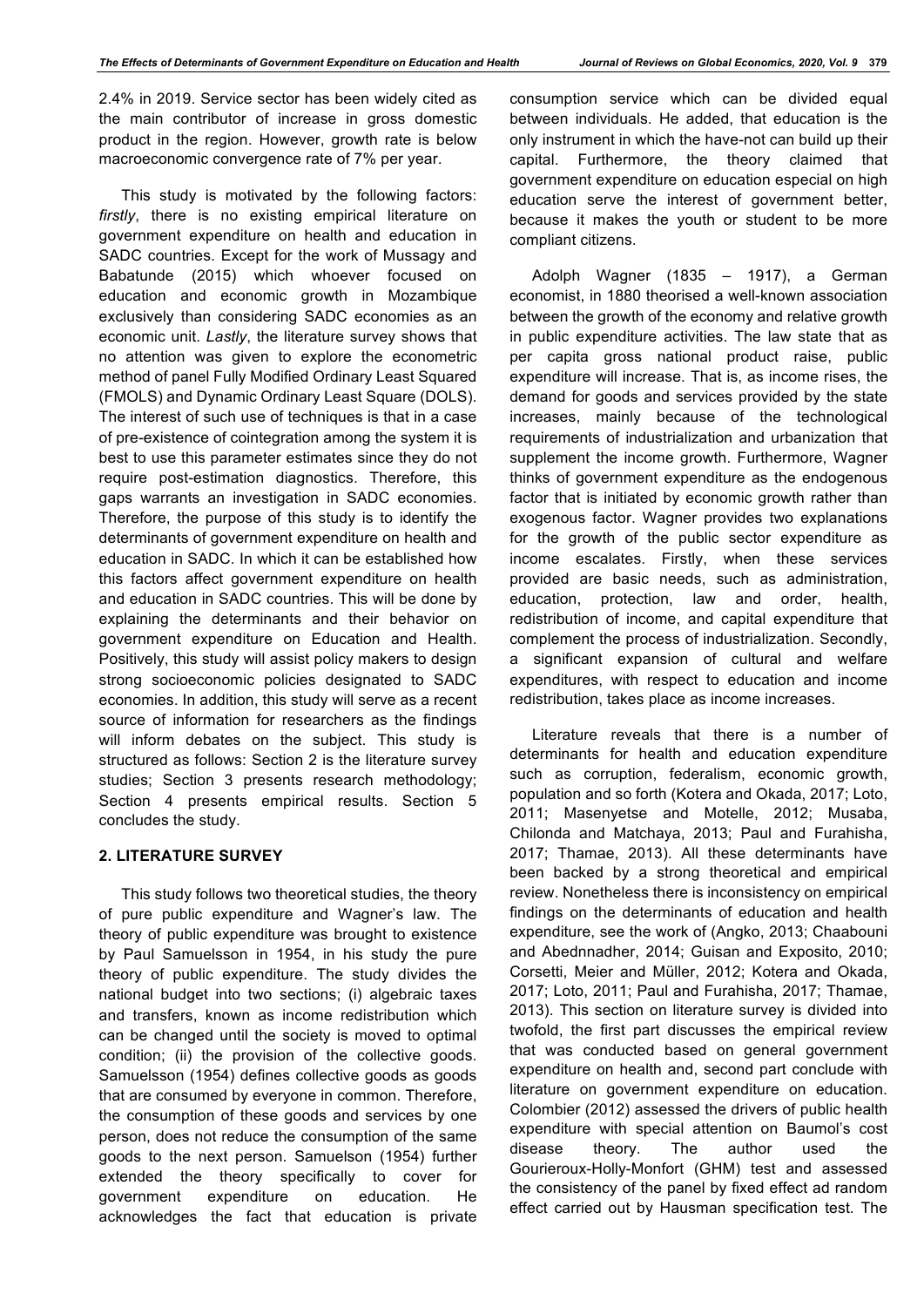results depict that income is a key factor of public health expenditure. This suggested that Baumol's cost disease exert positive significant impact on health expenditure. In particular, the findings reveal that a 1% increase in the excess of wage increase over productivity growth in health care will increase the growth rate of public health expenditure by almost 0.2%. The author further suggested that Baumol's hypothesis is more applicable in public health sector. Bates and Santerre (2013) examined the determinants of public expenditure on health in 50 United States of America. The main focus was to determine whether the Baumol cost disease applies in America. The authors used fixed effect model and two stage least squared estimation to estimate the parameters. The results provided that if health care expenditure increase more rapidly when the states wage increases exceed productivity gains. In line with the above mention study, this study concluded that the United States health care sector supports the Baumol's cost disease.

Public expenditure on health, government effectiveness, education and the quality of life in Asia and Africa was assessed by Guisan and Exposito (2010). The results revealed that the only way to improve health spending is to raise spending on education. Moreover, the effects of education on health have both defensive measures to address malnutrition, water impurity and other negative circumstances. Grigoli and Kapsoli (2013) examined public expenditure on health with a special focus on its efficiency in emerging economies and developing economies. The authors used the Stochastic Frontier Model that control the socioeconomic determinants of public expenditure on health and provide economies specific estimates. The results indicated the at a current expenditure level, life expectancy can be push up by five years, when the economies are efficient in public expenditure on health. Novignon, Olakojo and Nonvignon (2012) examined the effect of both public and private expenditure on health and health status in Sub-Saharan Africa (SSA). Panel data from 1995 to 2010 for 44 Sub-Saharan Africa economies was applied. The authors used both fixed and random effect models to analysis the effect of health expenditure on health outcomes. The results revealed that health care expenditure has significantly and positive influence on health status by improving life expectancy at birth, reducing mortality and death rate.

Phi (2017) assessed the determinants of health expenditure in OECD economies with focus on economic growth, demographics, medical progress and health care systems. The author uses both fixed effect and random effect models to examine the key drives of health expenditure in these economies. The results revealed the economic growth is the key determinants to health expenditure in these economies while positive correlation between health expenditure and income was found to be significant. This suggest that health expenditure is responsive to income in the region, with elasticity value of 0.78. Furthermore, the authors suggested that the government of this economies should provide more of health expenditure, since health care is responsive to income change. On education studies, Mussagy and Babatunde (2015) studies the relationship between public expenditure on education and economic growth in Mozambique using quarterly data from 1996 to 2012. The researchers used Johansen Cointegration approach to study the long run relationship between the variables and the error correction was used to evaluate the short run adjustment dynamics. The results revealed that government expenditure on education in Mozambique is low and have an adverse effect on economic growth. The researchers further suggested that the government of Mozambique should increase government expenditure on education in order to accelerate economic growth in the economy. Johansen cointegration techniques was applied by Loto (2011) in studying government expenditure of Nigeria at a sectoral level for the period 1980 to 2008. In particular, five sectors of government which are security, health, education, transportation, and communication. In testing stationarity and cointegration amongst the variables the author applied Augmented Dickey Fuller (ADF) and Johansen cointegration techniques. The result revealed that education was negatively and insignificantly connected to gross domestic product.

The work by Nyamongo and Schoeman (2010) studied the effect of quality of governance and education expenditure in Africa countries. Their study paid attention to corruption, political stability or instability and democracy. The authors used both bivariate and multivariate estimation analysis to achieve the objectives set. Their results indicated that corruption has an adverse effect on education expenditure, where most corrupt developing economies devote a small share of government expenditure on education. Moreover, political instability has also a negative impact on education, and democracy will have no impact on education plans. Urhie, Ewetan and Okodua (2016) conducted a comparative study on national income, government spending on education and education attainment for 91 economies. The objectives of the study were to determine the relationship between education expenditure and national income. The study deployed the correlation analysis to determine how public expenditure on education differs with national income groups over time. The results revealed that there is positive association among government expenditure on education and national income at a global level over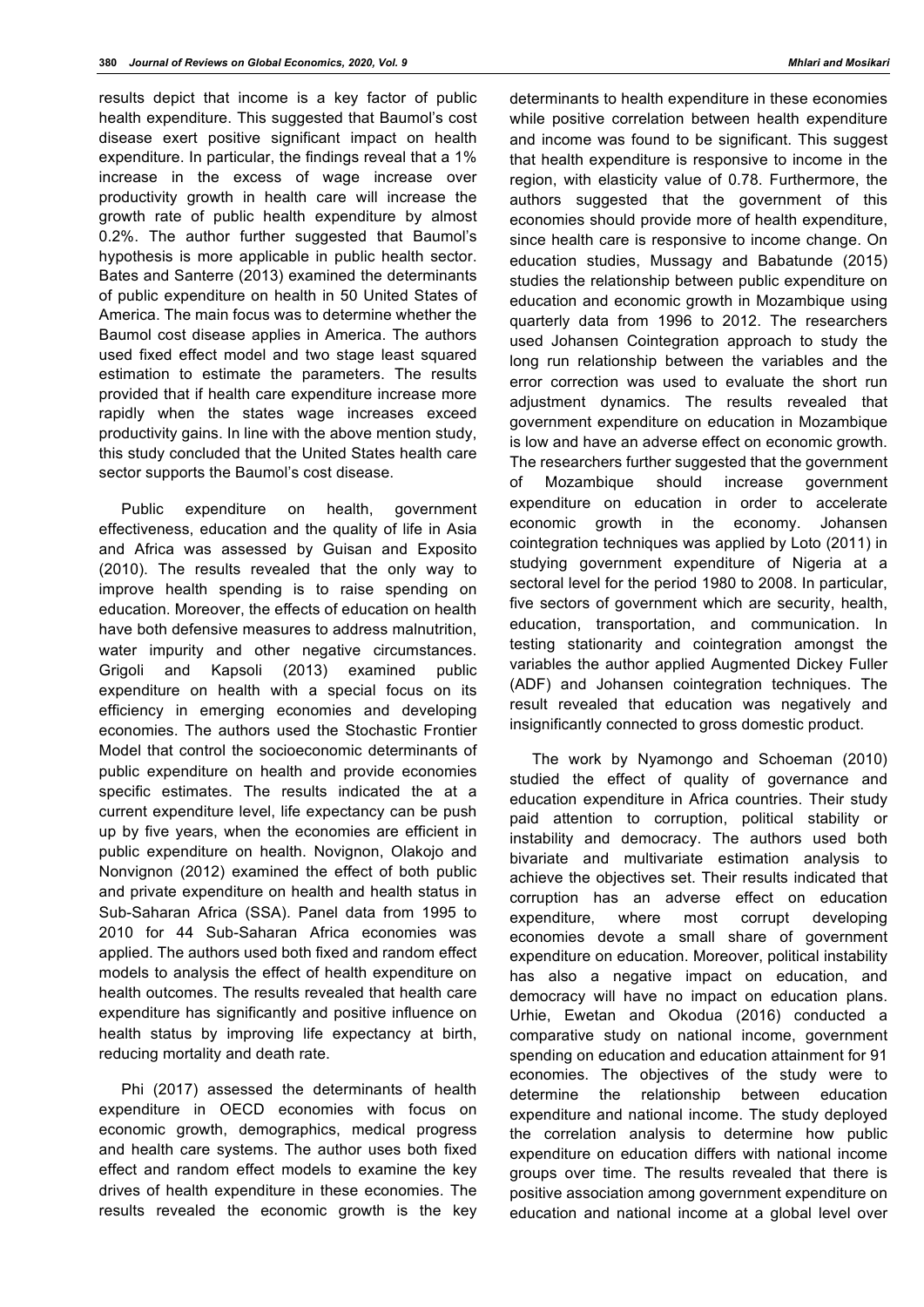time. In conclusion, more generally several factors have been identified in this literature section above. Firstly; there is no existing empirical literature on government expenditure on health and education in SADC countries. Except for the work of Mussagy and Babatunde (2015) which whoever focused on education and economic growth in Mozambique exclusively than considering SADC economies as an economic unit. Finally, the literature survey shows that no attention was given to study the phenomena within panel FMOLS and DOLS techniques. The interest of such use of techniques is that in a case of pre-existence of cointegration among the system it is best to use this parameter estimates since they do not require post-estimation diagnostics. Therefore, this gap warrants an investigation in SADC economies.

#### **3. RESEARCH METHODOLOGY**

The purpose of the section is to outline the methods used to study the determinants of government expenditure on education and health.

## **3.1. Model Description**

Equation (1) is the adopted and modified model of Yildirim and Sezgin (2002), which the study will apply to examine the determinants of government expenditure on health.

$$
HE_{it} = \beta_0 + \beta_1 COR_{it} + \beta_2 EDU_{it} + \beta_3 POP_{it} + \beta_4 GDP_t + \beta LIF_{it} + \varepsilon_{it}
$$
\n(1)

Where, *HE* denotes health expenditure, *COR* represent corruption, *EDU* for education expenditure, *POP* for population growth rate, *GDP* denotes gross domestic product, and *LIFE* for life expectancy at birth.

On the education, this study assesses the determinants government expenditure on education by adapting and modifying the model of Busemeyer (2007). Thus, the following equation is used in this study.

$$
EDU_{it} = \beta_0 + \beta_1 COR_{it} + \beta_2 GDP_{it} + \beta_3 POP_{it} + \beta_4 HE_{it} + \beta_5 TE_{it} + \varepsilon_{it}
$$
\n(2)

Where, *EDU* represents education expenditure, *COR* for corruption, *POP* for population growth rate, *HE* for health expenditure as percentage of GDP, *GDP* for gross domestic product, *TE* for tertiary enrolment and ε for error term. The subscripts *i* and *t* indicates the cross section and times series respectively.

#### **3.2. Data Collection**

All the data is obtained from the African Development Indicators published by the World Bank. The data applied is the annul data covering the period from 1997 to 2017. The education expenditure collected from African Development Indicators and UNESCO data, it worth noting that it had missing values in all the sources, thus the education expenditure data was extrapolated to fill in the miss values. The unit of measure of all the variables are in percentages except of corruption which is an index.

## **3.3. Estimation Methods**

The difficulty with time series data is that independent variables can appear to be significant than they actually are, if it has the same trend as the dependent variables. Thus, non-stationary variables to appear to be related even if they are not related. Therefore, the current study needs to test for stationarity conditions of variables in order to avoid spurious regression. The stationarity of the variables is examined using both the unit root tests developed by Levin, Lin and Chu (LLC) (2002) and Im, Pesaran and Shin (2003). The next step is to test for cointegration among those variables using Pedroni (1999) and Pedroni (2001). Pedroni proposed the following model in test for cointegration among the variables which is residual based:

$$
y_{it} = \gamma_{it} + k_{it} + \lambda_i x_{it} + \varepsilon_{it}
$$
 (3)

$$
\varepsilon_{it} = \phi_i \varepsilon_{it-1} + \omega_{it} \tag{4}
$$

Where for  $i=1, 2...$ , N for each unit in the panel,  $t=1$ , 2..., T. Where γ denote the fixed effect and  $\lambda$  represent the slope coefficient permitted to change cross individuals' unit in equation 3. In model 4,  $\phi$  is the autoregressive coefficient of the residual εit in equation 3. This study applies non-stationary estimation techniques, Fully-Modified OLS and Dynamic OLS models. Phillips and Hansen (1990) modified OLS to produce FM-OLS, to provide optimal estimates of cointegrating regression. The reason behind modifying OLS was to account for serial correlation effects and for the endogeneity in the regressors that results from the existence of cointegrating relationship between variables. The results from FM-OLS estimators are asymptotically unbiased and has fully effective mixture normal asymptotic permitting for standard Wald test, using asymptotic Chi-squares statistical inference. The panel Fully Modified OLS estimator for long run parameters can be defined geometrical as follows:

$$
\beta_i f \text{mols} = N^{-1} \sum_{i=1}^{N} \left[ \sum_{i=1}^{T} (x_{it} - \ddot{X}_{it})^2 \right] \left[ \sum_{t=1}^{T} (x_{it} - \ddot{X}_{it}) \mu_{it}^* - T_{Y_i} \right] - 1 \tag{5}
$$

Where:

$$
\mu_{it}^* = \mu_{it} - \frac{L_{2li}}{L_{22i}} \Delta x_{it} \tilde{y}_{it} \equiv \hat{\Gamma}_{2li} + \Omega_{2li}^0 - \frac{L_{2li}}{L_{2li}} \left( \hat{\Gamma}_{22i} + \Omega_{22i}^0 \right)
$$
(6)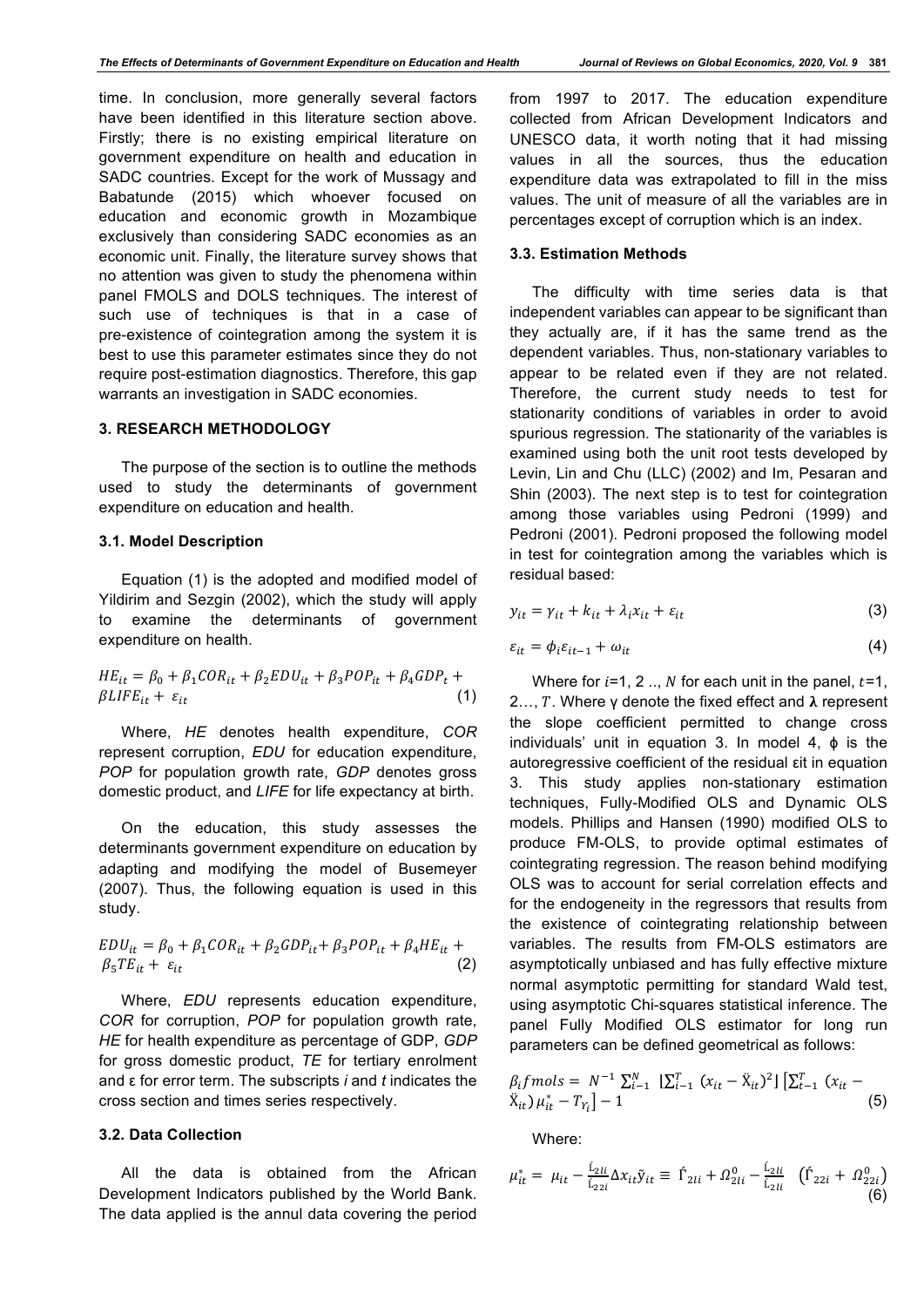The former equation describes the transformed variables of  $y_{it}$  to attain endogeneity correction. The latter equation also defines the serial correlation term and  $L_i$  is a lower triangular decomposition of  $\Omega_i$ which is the covariance metrics and can be defined as follows:

$$
\Omega_i = \begin{bmatrix} \Omega_{11} & \Omega_{12} \\ \Omega_{21} & \Omega_{22} \end{bmatrix} \tag{7}
$$

Where  $\Omega_{11}$  is the long-run scalar variance of the residual  $\mu_{it}$  and  $\Omega_{22}$  is the  $M \times M$  long-run covariance among.  $\varepsilon_{it}$  is  $M \times 1$  vector that provides the long-run covariance among the residuals  $\mu_{it}$  and each of the  $\varepsilon_{it}$ .

The dynamic ordinary least squares were established by Saikkonen (1991) and Stock and Watson (1993) to estimate and test hypothesis about cointegrating vector to panel data. Panel dynamic ordinary least squares is wholly parametric and gives a calculation convenient. The panel dynamic ordinary least Squares estimator for long run parameters can be defined geometrical as follows:

$$
y_{it} = \alpha_i + \beta i x_{it} + \sum_{k=q}^{q} c_{ik} \Delta x_{it+k} + \mu_{it}
$$
 (8)

Where  $\alpha_i$  represent cross section specific effects and  $c_{ik}$  is the coefficient of a lead or lags of first differenced exogenous variables. While  $\mu_{it}$  is the error term which is assumed to be integrated for order zero. The parameter estimates of DOLS can be defined as

$$
\beta iDOLs_{it} = N^{-1} \sum_{l=1}^{N} \left( \sum_{t=1}^{T} z_{it} \hat{Z}_{it} \right) (\sum_{t=1}^{T} z_{it} y_{it}^{*})^{-1} \quad (9)
$$
  
Where  $z_{it} = (x_{it} - \ddot{X}_{it} \Delta x_{it-k} \dots \Delta x_{it+k})$ 

#### **4. EMPIRICAL RESULTS**

follows:

The study assesses panel unit root for all the variables included in the model. The study deploys the LLC and Im, Pesaran and Shin for panel unit root. Table **1**, shows Levin, Lin and Chu and Im, Pesaran and Shin panel unit root for SADC economies. The first column shows the order of integration, followed the variable interest. The second column is the unit root test Levin, Lin and Chu, which can be tested under Constant, Constant and Trend, and None. The third column reveal Im, Pesaran, and shin panel unit root test, which can be test under Constant, Constant and Trend only. Levin, Lin, and Chu test reveal that corruption, population and GDP are stationary at level, whereas the other are stationary at first difference. Im, Pesaran and Shin test reveal that education, population, corruption and GDP are stationary at levels, whereas the others are stationary at first difference.

|                      |              | Levin, Lin and Chu (LLC) |                             | Im, Pesaran and Shin |                 |                  |
|----------------------|--------------|--------------------------|-----------------------------|----------------------|-----------------|------------------|
| Order of integration | variable     | constant                 | <b>Trend &amp; constant</b> | <b>None</b>          | <b>Constant</b> | trend & constant |
| Level                | <b>EDU</b>   | 0.119                    | 0.154                       | 0.864                | $0.000***$      | $0.012**$        |
|                      |              | (1.087)                  | $(-1.985)$                  | (0.370)              | $(-6.6320)$     | $(-6.672)$       |
| First difference     | <b>DEDU</b>  | $0.000***$               | $0.000***$                  | $0.000***$           | $0.000***$      | $0.000***$       |
|                      |              | $(-20.949)$              | $(-18.221)$                 | $(-23.848)$          | $(-19.753)$     | $(-17.581)$      |
| Level                | <b>HE</b>    | 0.218                    | 0.5931                      | 0.8592               | 0.181           | 0.383            |
|                      |              | $(-1.043)$               | $(-1.435)$                  | (1.097)              | $(-1.666)$      | $(-1.225)$       |
| First difference     | <b>DHE</b>   | $0.000***$               | $0.000***$                  | $0.000***$           | $0.000***$      | $0.000***$       |
|                      |              | $(-13.656)$              | $(-12.238)$                 | $(-16.160)$          | $(-11.919)$     | $(-9.619)$       |
| Level                | GDP          | $0.000***$               | $0.000***$                  | $0.002***$           | $0.000***$      | $0.007***$       |
|                      |              | $(-7.946)$               | $(-7.493)$                  | $(-4.553)$           | $(-7.761)$      | $(-5.262)$       |
| Level                | <b>POP</b>   | $0.000***$               | $0.000***$                  | $0.053*$             | $0.000***$      | $0.000***$       |
|                      |              | $(-4.845)$               | (5.345)                     | $(-6.564)$           | $(-10.676)$     | $(-12.765)$      |
| Level                | <b>LIFE</b>  | 0.996                    | 0.657                       | 1.000                | 0.999           | 0.522            |
|                      |              | (0.496)                  | $(-0.448)$                  | (8.626)              | (6.949)         | (0.322)          |
| First difference     | <b>DLIFE</b> | $0.014***$               | 0.925                       | $0.000***$           | $0.000***$      | $0.000***$       |
|                      |              | $(-7.167)$               | (8.505)                     | $(-11.398)$          | $(-11.735)$     | $(-7.537)$       |
| Level                | <b>TE</b>    | 0.996                    | 0.313                       | 1.000                | 1.000           | 0.467            |
|                      |              | (2.697)                  | $(-0.548)$                  | (7.626)              | (5.949)         | (0.486)          |
| First difference     | <b>DTE</b>   | $0.018**$                | $0.017**$                   | $0.000***$           | $0.000***$      | $0.000***$       |
|                      |              | $(-7.167)$               | $(-8.505)$                  | $(-11.398)$          | $(-11.735)$     | $(-10.327)$      |
| Level                | <b>COR</b>   | $0.000***$               | $0.02*$                     | 0.421                | $0.011**$       | $0.056*$         |
|                      |              | $(-2.435)$               | $(-4.456)$                  | (0.168)              | $(-5.787)$      | $(-3.987)$       |

**Table 1: Panel Unit Root Test Results**

Notes: (\*), (\*\*), (\*\*\*) represent 10%, 5% 1% level of significant respectively.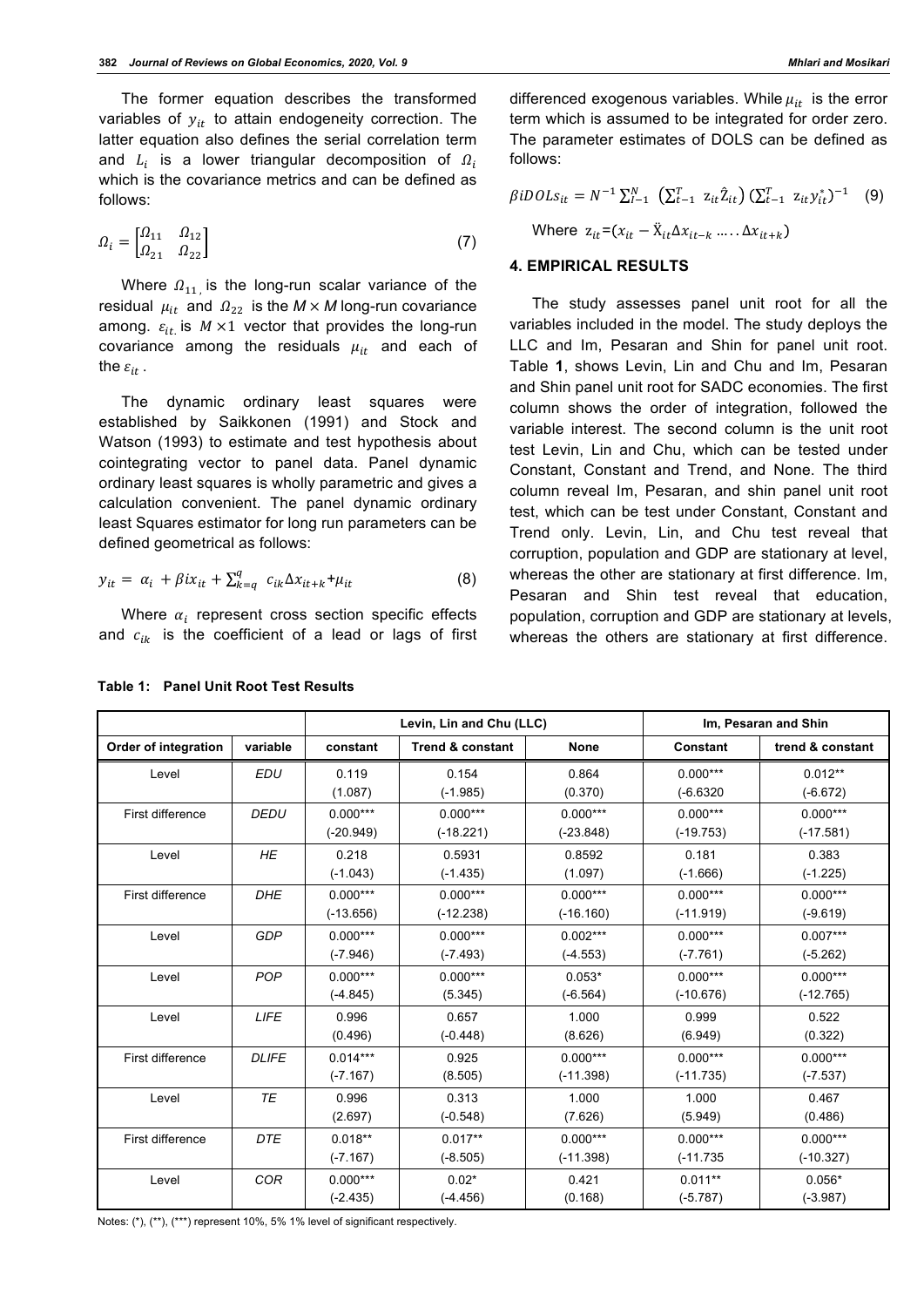|                                             |                             | <b>Health expenditure</b>       | <b>Education expenditure</b>    |  |
|---------------------------------------------|-----------------------------|---------------------------------|---------------------------------|--|
| <b>Methods</b>                              |                             | (t-statistic) Probability value | (t-statistic) Probability value |  |
| Within dimension/ panel<br>statistic        | Panel v-statistics          | (-2.632), 0.995                 | $(-2.086)$ , 0.981              |  |
|                                             | Panel rho-statistics        | $(1.234)$ , 0.891               | $(-0.171)$ , $0.432$            |  |
|                                             | Panel PP-statistic          | $(-11.007)$ 0.000***            | (-23.785) 0.000***              |  |
|                                             | <b>Panel ADF-statistics</b> | (-4.368) 0.000***               | (-4.692) 0.000***               |  |
| Between dimension / group<br>mean statistic | Group rho-statistics        | (2.910) 0.998                   | (0.905) 0.817                   |  |
|                                             | Group PP-statistics         | (-15.777) 0.000***              | (-35.392) 0.000***              |  |
|                                             | Group ADF-statistics        | $(-3.839)$ 0.000***             | (-4.675) 0.000***               |  |

#### **Table 2: Pedroni Panel Cointegration Test on Education and Health Expenditure**

Notes: (\*), (\*\*), (\*\*\*) represent 10%, 5% 1% level of significant respectively.

Thus, this study will apply non-stationary models, since the variables are integrated for different orders.

Table **2** report the Pedroni cointegration test on health and education, which is divided into two groups, within dimension and Between Dimension statistics. The value on the brackets shows the estimation statistics. The null hypothesis of Pedroni cointegration test is that there is no cointegration between the variables. Therefore, if the probability values of the within and between dimension are below level of significant, we reject the null hypothesis and concluded that there is cointegration between the variables.

On health model, within test shows that PP-statistic and ADF statistic are both below any indicated significance level. Therefore, under this test we can reject the null hypothesis and conclude that there is cointegration between the variables. Panel rho statistics and panel V-statistics are both above level of significance indicated. This implies that under panel rho and panel v-statistics we failed to reject the null hypothesis and conclude that there is no cointegration between the variables. Therefore, we cannot conclude about cointegration relationship without considering the between dimension results. Since there is a stalemate between the four tests, two claiming no cointegration and the other two claiming cointegration between the variables.

The between dimension statistics reveals 0.891 p-value of group rho statistics, which is above 10% level of significant. However, the table shows 0.000 and 0.000 p-values of PP-statistics and ADF statistics which are below 1% level of significant respectively. Therefore, two out of three between dimension group statistics rejects the null hypothesis that there is no cointegration. Majority of between dimension statistics reveals that the variables are cointegrated. The aggregate results of Pedroni cointegration test contend that there is cointegration between health expenditure and their potential determinants.

On education model, within test shows that PP-statistic and ADF statistic are equally below 1% level of significant. Therefore, under this test we can reject the null hypothesis and conclude that there is cointegration between the variables. Panel V-statistics and Panel rho statistics are both above any level of significance. This indicates that under panel rho and panel v-statistics we failed to reject the null hypothesis and conclude that there is no cointegration between the variables. Therefore, we cannot conclude about cointegration relationship without considering the between dimension results. Since there is a draw between the four tests, two claiming no cointegration and the other two claiming cointegration between the variables

The between dimension statistics reveals 0.986 p-value of group rho statistics, which is above any significance level. However, the table shows 0.000 and 0.000 p-values of PP-statistics and ADF statistics which are below 1% level of significant respectively. Therefore, two out of three between dimension group statistics rejects the null hypothesis that there is no cointegration. Majority of between dimension statistics reveals that the variables are cointegrated. The aggregate results of Pedroni cointegration test contend that there is cointegration between education expenditure and its potential determinants.

Table **3** present the fully modified OLS and Dynamic OLS results with health expenditure as the dependent variable. The first column is the FMOLS results and last column is the DOLS results. FMOLS indicates that all the independent variables are significant except life expectancy variable. However, under DOLS only two variables that are significant which is education expenditure and corruption. In both FMOLS and DOLS shows that there is a positive insignificant relationship between health expenditure and life expectancy in SADC. FMOLS results show that there is positive and significant relationship between education expenditure and health expenditure in SADC. Therefore, 1%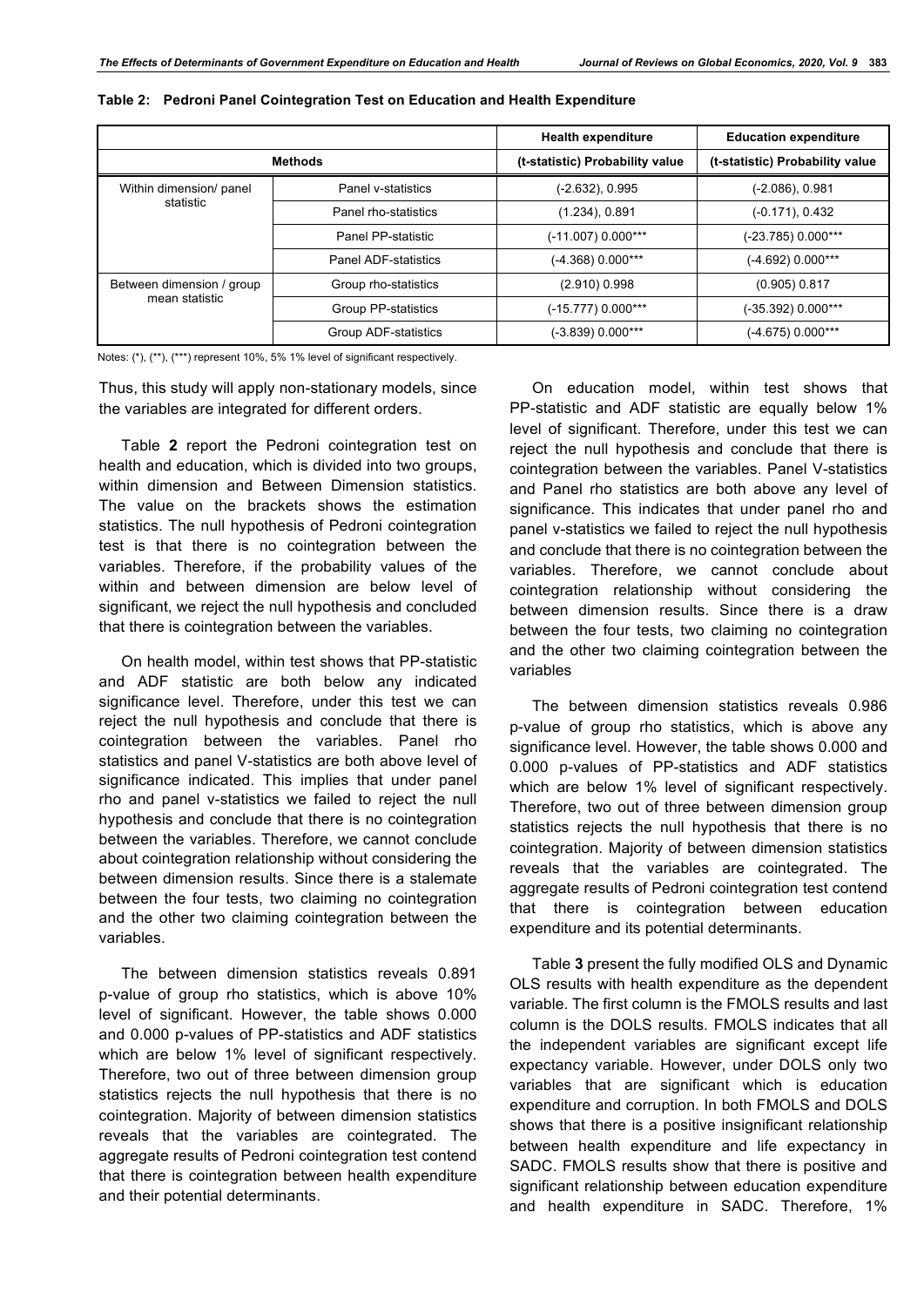| <b>Variables</b>   | <b>Fully modified OLS</b> |                          | <b>Dynamic OLS</b> |                          |  |
|--------------------|---------------------------|--------------------------|--------------------|--------------------------|--|
|                    | <b>Coefficient</b>        | <b>Probability value</b> | <b>Coefficient</b> | <b>Probability value</b> |  |
| <b>LIFE</b>        | 0.075                     | 0.197                    | 0.007              | 0.9642                   |  |
| EDU                | 0.264                     | $0.000***$               | 0.785              | $0.006***$               |  |
| <b>GDP</b>         | $-0.206$                  | $0.001***$               | 0.015              | 0.586                    |  |
| <b>POP</b>         | 0.080                     | $0.000***$               | 0.012              | 0.192                    |  |
| <b>COR</b>         | 0.743                     | $0.000***$               | $-0.253$           | $0.060*$                 |  |
| Adjusted R-squared | 0.63213                   |                          | 0.7958             |                          |  |

|  |  | Table 3: Health Expenditure in SADC FMOLS and DOLS |  |  |  |  |  |  |
|--|--|----------------------------------------------------|--|--|--|--|--|--|
|--|--|----------------------------------------------------|--|--|--|--|--|--|

Notes: (\*), (\*\*), (\*\*\*) represent 10%, 5% 1% level of significant respectively.

increase in education expenditure will lead to 0.264% increase in health expenditure. Under DOLS the results show that there is positive significant relationship between health expenditure and education expenditure in SADC. One percent increase in education expenditure will results in 0.785% increase in health expenditure in SADC. Economic growth was found to be negative and significantly related to health expenditure in SADC under FMOLS. A 1% increase in economic growth will lead to 0.264% drop in health expenditure. DOLS revealed that positive and insignificant relationship between economic growth and health expenditure. A 1% increase in economic growth leading to 0.015% increase in health expenditure in SADC. Population has a positive significant relationship with health expenditure in SADC. One per cent increase in population will lead to 0.080% increase in health expenditure. The dynamic OLS model shows that there is positive and insignificant relationship between health expenditure and population, and 1% increase in population growth will lead to 0.012% increase in health expenditure. Corruption has a positive and significant relationship with health expenditure according to FMOLS, and 1% increase in corruption will lead to 0.743% increase in health expenditure. On the other hand, DOLS shows that there is negative and significant relationship between health expenditure and corruption, and 1% increase in corruption will lead to 0.253% drop in health expenditure.

Table **4**, under FMOLS it shows that education expenditure is positively and significantly related to higher education enrolments. A 1% increase in health expenditure will lead to 0.599% increase in education expenditure. Additionally, the dynamic OLS test also indicates that there is positive relationship between education and health expenditure in SADC. A 1% increase in health expenditure will lead to 0.925% increase in education expenditure. This results also indicates that education expenditure and health expenditure are complement rather than rivals. FMOLS reveals that gross domestic product has a positive and significant relationship with education expenditure in SADC. A 1% increase in gross domestic product will results in 0.0156% increase in education expenditure. In addition, the results show that population growth has a positive significant impact on education expenditure in SADC under FMOLS model. Thus 1% in population growth will lead into 0.038% increase in education expenditure in the region. Dynamic OLS also show that population growth has a positive impact on education expenditure, where 1% increase in population growth will lead to 0.056% increase in education expenditure in SADC.

Lastly, the results under FMOLS shows that corruption has a negative and significant relationship with education expenditure. Thus, 1% increase in corruption in SADC will lead to 0.337% increase in education expenditure. Whereas dynamic OLS model reveal a negative significant relationship between

| Variable           | <b>Fully modified OLS</b> |                          |                    | <b>Dynamic OLS</b>       |  |  |
|--------------------|---------------------------|--------------------------|--------------------|--------------------------|--|--|
|                    | <b>Coefficient</b>        | <b>Probability value</b> | <b>Coefficient</b> | <b>Probability value</b> |  |  |
| TЕ                 | $-0.646$                  | $0.000***$               | $-0.018$           | 0.588                    |  |  |
| <b>HE</b>          | 0.599                     | $0.000***$               | 0.925              | $0.000***$               |  |  |
| <b>GDP</b>         | 0.156                     | $0.028**$                | $-0.017$           | $0.016**$                |  |  |
| <b>POP</b>         | 0.381                     | $0.000***$               | 0.056              | $0.000***$               |  |  |
| <b>COR</b>         | 0.337                     | $0.000***$               | $-0.106$           | $0.001***$               |  |  |
| Adjusted R-squared | 0.565963                  |                          | 0.96               |                          |  |  |

#### **Table 4: Education Expenditure in SADC FMOLS and DOLS**

Notes: (\*), (\*\*), (\*\*\*) represent 10%, 5% 1% level of significant respectively.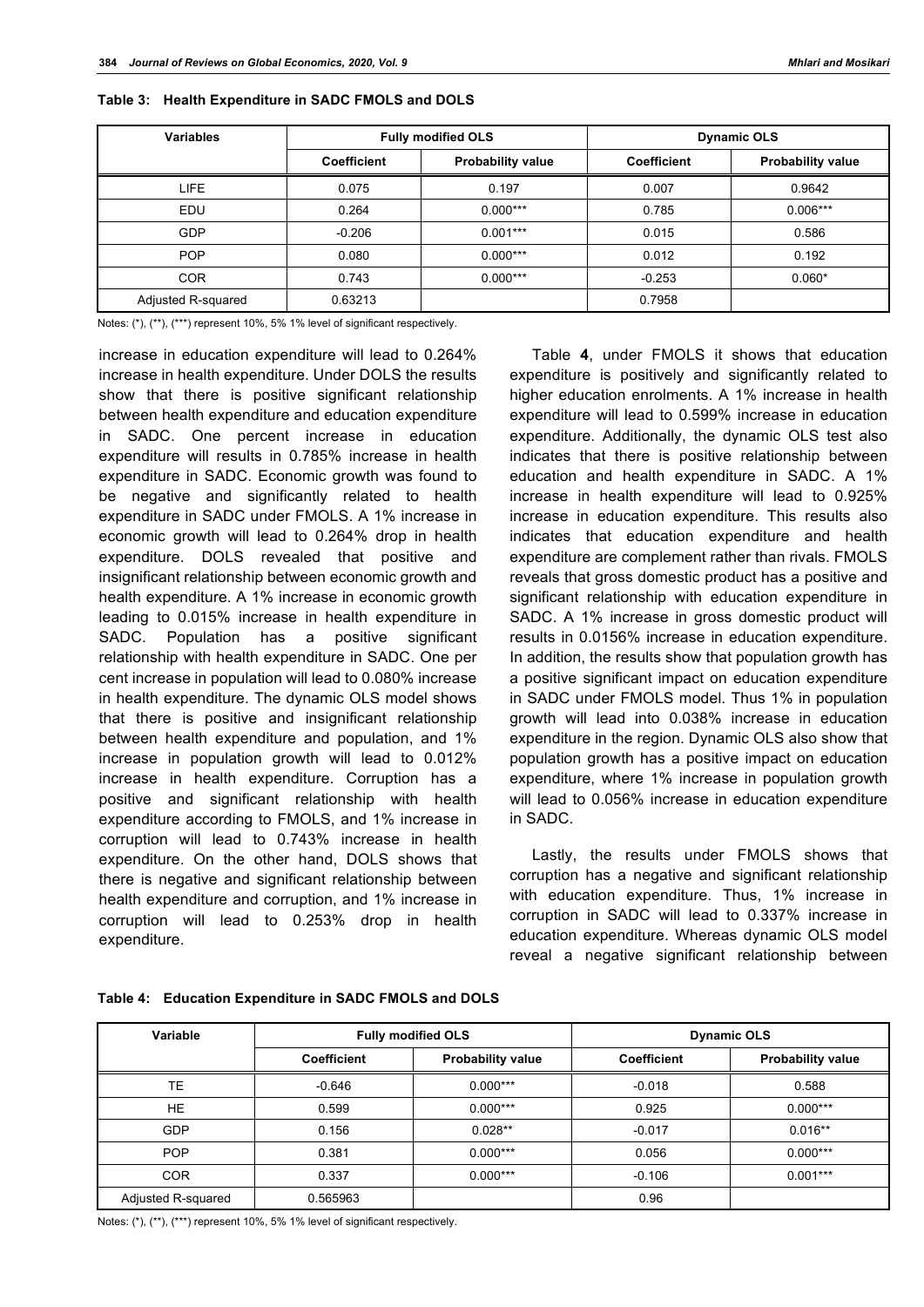education expenditure and corruption in SADC economies. A 1% increase in corruption will lead to 0.106 drop in education expenditure.

#### **5. CONCLUSION OF THE STUDY**

The aim of the study was to examine the effects of determinants of government expenditure on education and health in SADC countries. Thereafter, assess how these determinants affect the latter variables. This study employed panel data approach by applying data unit root tests such as Im, Pesaran and Shin (IPS) and Levin, Lin and Chu (LLC). In determining the long run relationship between the variables understudy the technique of Pedroni cointegration tests was applied. Furthermore, DOLS and FMOLS were applied to estimate the parameters for the variables. The study highlights that corruption and education expenditure are the significant determinants of health expenditure, whereas these results differ from those of Novignon, *et al.* (2012). Other results show that health expenditure, gross domestic product, population growth and corruption are the significant determinants of education expenditure in SADC countries. The findings are supported by both FMOLS and DOLS estimators which shows significant impact of health expenditure, corruption and higher education enrolments. Thus, there is a need for SADC governments to embark on implementing policies that increase education expenditure and corruption control policies to affect government expenditure. This can be achieved by allocating high budget on education expenditure and implementing independent agencies to combat corruption.

#### **REFERENCE**

- African Development Bank Group. 2019. Southern Africa Economic outlook 2019; Macroeconomics Performance and prospects. https://www.afdb.org/fileadmin/uploads/afdb/Documents/Pub lications/2019AEO/REO\_2019\_-\_Southern\_africa.pdf. Retrieved. 10-October-2019
- Angko, W. 2013. The determinants of healthcare expenditure in Ghana. Journal of Economics and Sustainable Development, 4 (15):102-124.
- Bates, L.J. & Santerre, R.E. 2013. Does the US health care sector suffer from Baumol's cost disease? Evidence from the 50 states. Journal of health economics, 32 (2):386-391. https://doi.org/10.1016/j.jhealeco.2012.12.003
- Busemeyer, M.R. 2007. Determinants of public education spending in 21 OECD democracies, 1980–2001. Journal of European Public Policy, 14 (4):582-610. https://doi.org/10.1080/13501760701314417
- Chaabouni, S. & Abednnadher, C. 2014. The determinants of health expenditures in Tunisia: An ARDL bounds testing approach. International Journal of Information Systems in the Service Sector (IJISSS), 6 (4):60-72. https://doi.org/10.4018/ijisss.2014100104
- Colombier, C. 2012. Drivers of health care expenditure: Does Baumol's cost disease loom large? https://doi.org/10.2139/ssrn.2341054
- Corsetti, G., Meier, A. & Müller, G.J. 2012. What determines government spending multipliers? *Economic Policy,* 27 (72):521-565. https://doi.org/10.1111/j.1468-0327.2012.00295.x
- Culyer, A.J. & Newhouse, J.P. 2000. Handbook of health economics. Elsevier.
- Grigoli, F. & Kapsoli, J. 2013. Waste not, want not: the efficiency of health expenditure in emerging and developing economies. https://doi.org/10.5089/9781484364260.001
- Devkota, S.P., Chaulagain, R. & Bagale, S. 2016. Public expenditure in education sector of Nepal. The Online Journal of New Horizons in Education-April, 6 (2).
- Dormont, B., Grignon, M. and Huber, H., 2006. Health expenditure growth: reassessing the threat of ageing. Health economics, 15(9), pp.947-963. https://doi.org/10.1002/hec.1165
- Guisan, M.-C. & Exposito, P. 2010. Health Expenditure, Education, Government Effectiveness and Quality of Life in Africa and Asia. Regional and Sectoral Economic Studies, 10 (1):115-126.
- Gumede, W. 2010. Tackling Corruption Jacana., 02:15-23. https://doi.org/10.1088/2058-7058/23/02/25
- Im, K.S., Pesaran, M.H. & Shin, Y. 2003. Testing for unit roots in heterogeneous panels. Journal of econometrics, 115 (1):53-74. https://doi.org/10.1016/S0304-4076(03)00092-7
- Kotera, G. & Okada, K. 2017. How does democratization affect the composition of government expenditure? *Journal of Economic Behavior & Organization*. https://doi.org/10.1016/j.jebo.2017.03.004
- Levin, A., Lin, C.-F. & Chu, C.-S.J. 2002. Unit root tests in panel data: asymptotic and finite-sample properties. Journal of econometrics, 108 (1):1-24. https://doi.org/10.1016/S0304-4076(01)00098-7
- Loto, M. 2011. Impact of government sectoral expenditure on economic growth. Journal of Economics and International Finance, 3 (11):646-652
- Masenyetse, R.F. and Motelle, S.I., 2012. Government revenue-expenditure nexus in Lesotho: the decline in SACU revenue. American Journal of Economics, 2(1), pp.8-14. https://doi.org/10.5923/j.economics.20120201.02
- Musaba, E.C., Chilonda, P. and Matchaya, G., 2013. Impact of government sectoral expenditure on economic growth in Malawi, 1980-2007. Journal of Economics and Sustainable Development, 4(2), pp.71-78.
- Mussagy, I.H. & Babatunde, M.A. 2015. Government Spending on Education and Economic Growth in Mozambique: A Cointegration Approach. Revista Electrónica de Investigação e Desenvolvimento, (5).
- Novignon, J., Olakojo, S.A. & Nonvignon, J. 2012. The effects of public and private health care expenditure on health status in sub-Saharan Africa: new evidence from panel data analysis. Health economics review, 2 (1):22. https://doi.org/10.1186/2191-1991-2-22
- Nyamongo, M. & Schoeman, N.J. 2010. The quality of governance and education spending in Africa. Southern African Business Review, 14 (2).
- Paul, F. & Furahisha, G. 2017. Government expenditure and economic growth nexus: Wagner's law or Keynesian hypothesis for Tanzania? *African Journal of Economic Review,* 5 (1):32-47.
- Pedroni, P. 1999. Critical values for cointegration tests in heterogeneous panels with multiple regressors. Oxford Bulletin of Economics and statistics, 61 (s 1):653-670. https://doi.org/10.1111/1468-0084.61.s1.14
- Pedroni, P. 2001. Fully modified OLS for heterogeneous cointegrated panels. (In Nonstationary panels, panel cointegration, and dynamic panels. Emerald Group Publishing Limited. p. 93-130). https://doi.org/10.1016/S0731-9053(00)15004-2
- Phi, G. 2017. Determinants of health expenditure in OECD Countries. Senior capstone project.
- Phillips, P. C., and Hansen, B.E., 1990. Statistical inferences instrumental variable regression with I (1) processes. The review of economics studies, 57(1), PP. 99-125. https://doi.org/10.2307/2297545